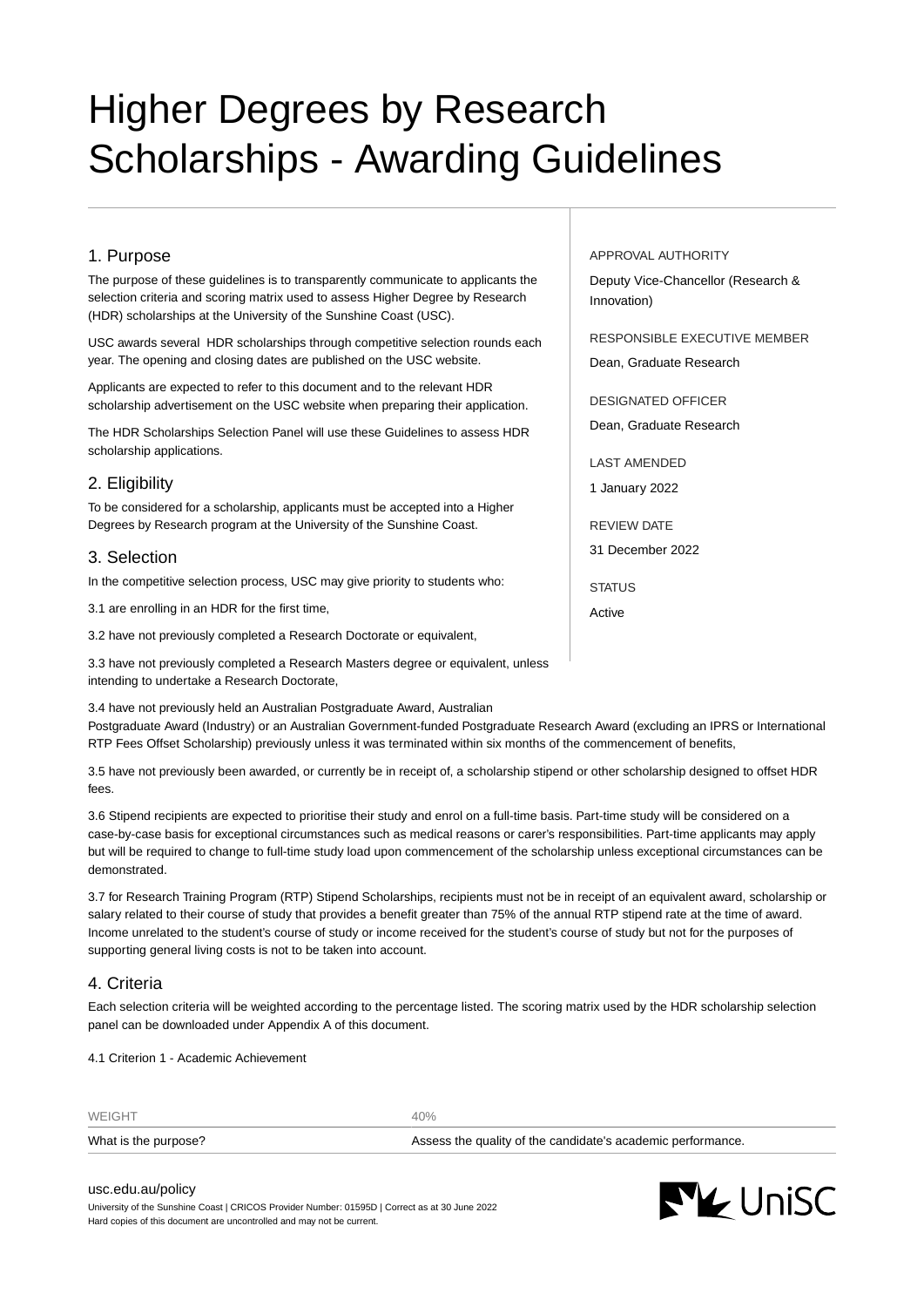| Who should respond to this criterion?                                              | Student applying for scholarship                                                                                                                                                                                                                                                                                                                                                            |
|------------------------------------------------------------------------------------|---------------------------------------------------------------------------------------------------------------------------------------------------------------------------------------------------------------------------------------------------------------------------------------------------------------------------------------------------------------------------------------------|
| What information should be included on the response to<br>this selection criteria? | • Details of undergraduate degrees. If applicable, specify the class of<br>Honours and research topic.<br>• Details of Post Graduate Degrees specifically evidence of research<br>components<br>• Specify the cumulative/final grade point average for all degrees listed<br>• List any academic awards and/or prizes, particularly those related to<br>research courses/and or activities. |
|                                                                                    |                                                                                                                                                                                                                                                                                                                                                                                             |

### 4.2 Criterion 2 – Research Capability

| <b>WEIGHT</b>                                                                      | 20%                                                                                                                                                                                                                                                                   |
|------------------------------------------------------------------------------------|-----------------------------------------------------------------------------------------------------------------------------------------------------------------------------------------------------------------------------------------------------------------------|
| What is the purpose?                                                               | Assess evidence of research preparedness and capability                                                                                                                                                                                                               |
| Who should respond to this criterion?                                              | Student applying for scholarship                                                                                                                                                                                                                                      |
| What information should be included on the<br>response to this selection criteria? | • Describe your previous research experience and explain how this makes you<br>suitably qualified for the proposed project.                                                                                                                                           |
|                                                                                    | • Research Publications (include impact factor full citation and DOI link to<br>each publication)<br>• Research Presentations/Conferences<br>• Research Internship/volunteering experience if application                                                             |
|                                                                                    | • Evidence of creative works if applicable<br>• Provide details of research outputs such as:                                                                                                                                                                          |
| Points to note                                                                     | • Evidence of research output must be provided in English<br>• Publications must be accepted for publication prior to the HDR Scholarship<br>Application submission<br>• If the applicant does not provide enough information the publication will not be<br>assessed |

# 4.3 Criterion 3 - Research Project and Environment

| <b>WEIGHT</b>                                                                      | 20%                                                                                                                                                                                                                                                                |
|------------------------------------------------------------------------------------|--------------------------------------------------------------------------------------------------------------------------------------------------------------------------------------------------------------------------------------------------------------------|
| What is the purpose?                                                               | Assess the quality of the research project and environment.                                                                                                                                                                                                        |
| Who should respond to this criterion?                                              | Student with input from their Supervision panel                                                                                                                                                                                                                    |
| What information should be included on the response to this<br>selection criteria? | • List the Project title<br>• Describe how the project integrates into a defined area of<br>research at USC.<br>• Detail the expected impacts of the research proposal<br>• Provide the details of resource requirements and available<br>funding for this project |